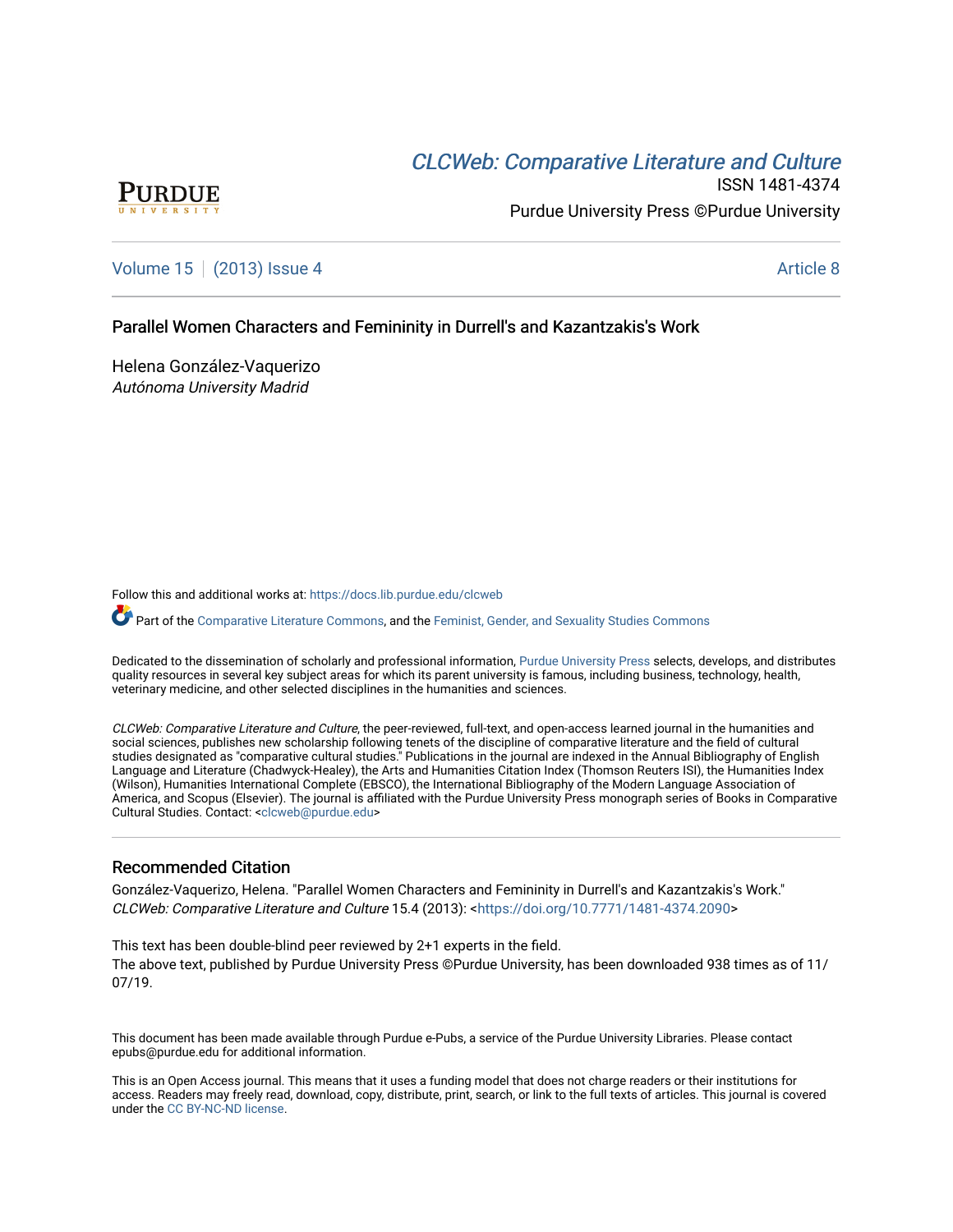**PURDUE** v UNIVERSITY PRESS <http://www.thepress.purdue.edu>

# CLCWeb: Comparative Literature and Culture

ISSN 1481-4374 <http://docs.lib.purdue.edu/clcweb> Purdue University Press ©Purdue University

CLCWeb: Comparative Literature and Culture, the peer-reviewed, full-text, and open-access learned journal in the humanities and social sciences, publishes new scholarship following tenets of the discipline of comparative literature and the field of cultural studies designated as "comparative cultural studies." In addition to the publication of articles, the journal publishes review articles of scholarly books and publishes research material in its Library Series. Publications in the journal are indexed in the Annual Bibliography of English Language and Literature (Chadwyck-Healey), the Arts and Humanities Citation Index (Thomson Reuters ISI), the Humanities Index (Wilson), Humanities International Complete (EBSCO), the International Bibliography of the Modern Language Association of America, and Scopus (Elsevier). The journal is affiliated with the Purdue University Press monograph series of Books in Comparative Cultural Studies. Contact: <clcweb@purdue.edu>

Helena González-Vaquerizo, "Parallel Women Characters and Femininity in Durrell's and Kazantzakis's Work" Volume 15 Issue 4 (December 2013) Article 8 <http://docs.lib.purdue.edu/clcweb/vol15/iss4/8>

> Contents of CLCWeb: Comparative Literature and Culture 15.6 (2013) <http://docs.lib.purdue.edu/clcweb/vol15/iss4/>

Abstract: In her article "Parallel Women Characters and Femininity in Durrell's and Kazantzakis's Work" Helena González-Vaquerizo discusses Nikos Kazantzakis's and Lawrence Durrell's fiction with regard their narration of women protagonists. Further, considering both writers' role in a modernist literature and issues of gender identity, González-Vaquerizo examines the special relationship women have with nature. For both writers, the female and the feminine seem to be the pagan descendant of a powerful goddess and women's carnality is seen as key to man's spiritual experience. González-Vaquerizo posits that a comparative approach to Durrell and Kazantzakis both with regard to their biographies and their novels can change our stereotypes concerning gender identity and the role of women in both author's work and life showing unexpected parallels between their women characters.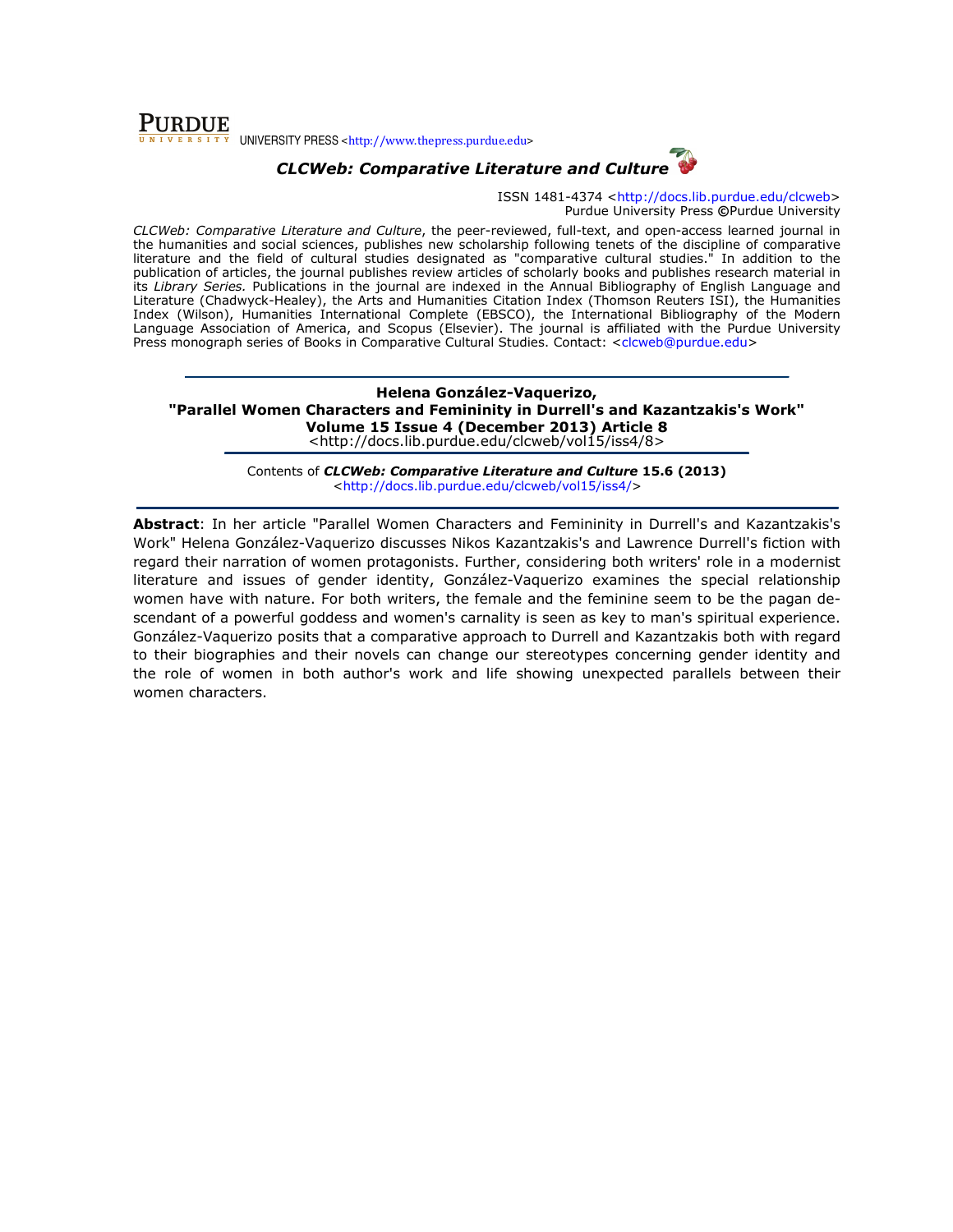### Helena GONZÁLEZ-VAQUERIZO

### Parallel Women Characters and Femininity in Durrell's and Kazantzakis's Work

Lawrence Durrell (1912-1990) and Nikos Kazantzakis (1883-1957) were contemporaries and more importantly, they lived somewhat parallel lives. The former was an expatriate British writer and the later a Cretan author who lived most of his life away from Greece. They both considered themselves first of all poets, although they both became important novelists. Durrell's The Alexandria Quartet and Kazantzakis's Zorba the Greek are two well-known examples. They both made a living out of journalism and travel writing and in their lives they had many relationships with women. By "parallel" in Durrell's and Kazantzakis's work and lives I mean a side-by-side and having the same distance between them and occurring or existing at the same time or in a similar way. Thus, parallel does not mean the same nor equal, but it does mean similar on different levels.

Based on above notions, in the study at hand I examine parallels in Durrell's and Kazantzakis's Weltanschauung, their conception of the world, their search for synthesis and its implications in the understanding of man-woman relationships in the context of the Mediterranean and Eastern background with its paganism and spirituality, and Durrell's and Kazantzakis's similar understanding of art and life. Durrell believed that a free woman will lead man into a new age since free individuals are the only ones capable of synthesis. This is elaborated on by James Nichols in The Stronger Sex, a study on women in Durrell's novels. Kazantzakis, who spent most of his life struggling to reach the synthesis of opposite forces also believed in a similar world view. Durrell considered that woman is the centre of experience: she is man's teacher and not his student. She is superior to him and the hope of civilization. For Kazantzakis woman was something different from man, but it does not mean she is inferior or superior, but she was neither his equal. Both writers shared the Mediterranean and the Orient (on Durrell and Orientalism, see, e.g., Gifford

<http://dx.doi.org/10.7771/1481-4374.1036>). As Nichols states in his book, Durrell "came to assert and defend the materialism of the classical Mediterranean world … In all his novels, Durrell sees the body as equal, if not superior, to the spirit" (13). In Nichols's analysis we can almost hear Kazantzakis's Zorba telling his boss that he makes a mistake searching for life in books and not in the real world. For Zorba, as for Durrell, knowledge resides within the body and must be discovered there. Kazantzakis knew this, felt it, but he also feared it. The truths of flesh, sexuality, and women scared him and he sought refuge in Buddhism and spirituality.

Buddhism was for Kazantzakis what India was for Durrell. Durrell was raised in India and lived in many different countries and both writers spent long periods on islands: Kazantzakis in Crete, Naxos, and Aegina and Durrell in Corfu, Cyprus, and Rhodes. On the one hand, they shared the natural environment in which they grew up mixed with the cosmopolitanism they acquired during the course of their lives. On the other hand, their background provides them with a particular understanding of the world: Eastern duality, a duality which does, however, fit in with their shared Mediterranean pagan world. Nichols posits that "The unity of all creation is key to both the classical world and the supposed mysticism of the Eastern world" (26) and this unity is also key to Kazantzakis's and Durrell's parallel thoughts we find in their texts. Durrell talked of a Tibetan mentality and Kazantzakis of an Occidental mind and an African heart and these parallels are shown in their conception of art and life. For them, art and life are equal realities, mirror imitations of each other: "old age is a false dream and Death but fantasy, / all playthings of the brain and the soul's affectations, / all but a mistral's blast that blows the temple wide; / the dream was lightly dreamt and thus the earth was made" (Kazantzakis, The Odyssey 65-68). Kazantzakis believed in the power of imagination to create the world and acknowledged women fertile role while Durrell went on further to postulate that woman is creative essence.

In order to summarize their parallel Weltanschauung I refer three of Nichols's ideas. According to him, Durrell's paganism asserts that "1) the tragedy of human experience is neither good nor evil, but merely inevitable; 2) the separation of flesh and spirit is false and destructive of human happiness, and 3) pure freedom, either physical or psychological, is an illusion that, once recognized, paradoxically assures its own reality" (30). That the tragedy of human experience is neither good nor evil, but merely inevitable to Kazantzakis is clear: when asked if he was for or against the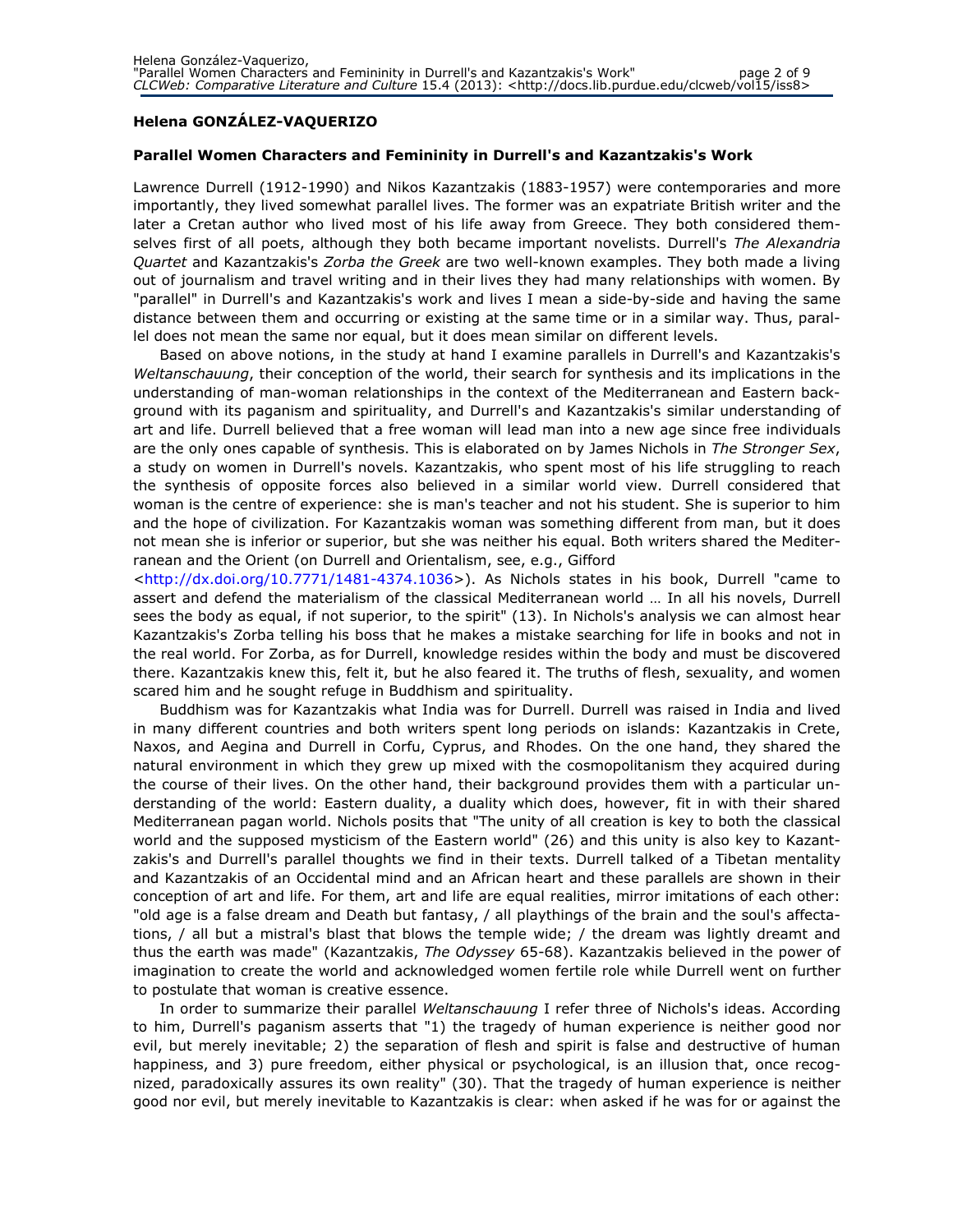war, he answered he was neither for nor against as he was neither for nor against earthquakes (Kazantzakis, Ταξιδεύοντας. ισπανια 146). That the separation of flesh and spirit was for Kazantzakis false and destructive of human happiness is also relevant: Kazantzakis was concerned with the way matter turns into spirit, a process he called transmutation  $-$  μετουσίωση (*metousiōsē*)  $$ driven by Bergsonian and Christian thought. Finally, Kazantzakis's aim was to save himself from salvation. Durrell's verse in the play Sappho "Freedom, Freedom, prison of the free" (Durrell, Sappho 69) corresponds to Kazantzakis's "We must save ourselves from salvation" (Report 491).

Kazantzakis considered it man's duty to "resist every temptation to terminate the journey prematurely at stations that appear to be the end but are not really the end (the true end being Nada) [and that] we must love all things and stick to none" (Bien 544). One sticks easily to ideas and in that sense we can recall Durrell's four M-s: monotheism, messianism, monogamy, and materialism, but it is even easier to stick to women and this was a leitmotiv in Kazantzakis's writing. Durrell and Kazantzakis shared the epoch in which they lived: while Kazantzakis was older, they had many common influences, readings, and interests and they both conceived art as a means of giving sense and structure to the chaos of existence: this was one of the fundamental concerns of Modernism, a movement to which Kazantzakis did, in fact, belong (see Beaton). And they also shared their roots in classicism and mysticism. At this point two questions arise: Did they know each other? Did they read one another? If Kazantzakis did, he would not confess to having done so. He seldom mentioned any of his contemporaries or acknowledged them as influences. He had a good dose of megalomania and wanted only to be equated with the big names of the past. I think that because Durrell was well known, it is likely that Kazantzakis would have read some of his books, especially those concerning Greece.

In contrast, there are some references in Durrell's texts on Kazantzakis. For example, Durrell mentions The Odyssey: "The great journey of Odysseus in the poem by Kazantzakis takes on a heroic and semi-mythical flavour, as if it were an ancient chronicle or a short of collective poem" (Greek Islands 41). He also refers to Kazantzakis as "the most representative Cretan mind of today, expressing strange yearnings for mystical revelation, and a stranger belief in the heroic future of man" and refers to Zorba as "a marvellous evocation of a landscape, and a sketch of a temperament as validly Greek as that of Odysseus himself" (Greek Islands 83). Although Kazantzakis wanted all humans to be equal, women remained a mystery to him. He loved and respected, but sometimes did not understand the women in his life. Nevertheless, he made psychological portraits of them in his writing. However, next to those portraits the typical clichés of his time can be found: women are incapable of spiritual and intellectual aspirations, their nature links them to earth and maternity and this is why they embody a danger for the male whose purpose is domination. All these prejudices were tinged by the years and the relationships with women (and men) who escaped from such simplicity.

In Kazantzakis's work, women appear either as a "helper" or as the antagonist fulfilling the male character, the hero. She receives the sexual desire of man, a desire that becomes a problem for most heroes in Kazantzakis's texts: "There is no dominant heroine or female protagonist in any of his works, because passivity, inactivity, weakness, gentility, femininity, would corrode the tenacious spirit and fiber of such heroes as Zorba, Captain Michales, Captain Polyxigis, Father Yanaros, Papa Fotis, Odysseus, and even his saintly Francis of Assisi" (Poulakidas 177). In Kazantzakis's travel writing, for instance, we find the maternal Spaniards, the dangerous feminine beauty of the Peloponnesian landscape and the mystery of the Japanese woman, but rarely the portrait of an individual woman. However, I believe that there are strong women in Kazantzakis's work, women who often threaten their incomplete male counterparts, but who can also be the means of achieving the synthesis and completeness of the couple.

The Odyssey: A Modern Sequel was written by Kazantzakis between 1924 and 1938 and was first published in English in 1957 in Kimon Friar's translation. The main character in this long poem of thirty-three thousand, three hundred and thirty-three lines is Odysseus. The second character in is a woman, Helen of Troy. She flees away from Sparta with the hero, but this time she does it willingly and is not abducted as she was by Paris when she was younger (The Odyssey 4, 1142-45). The reasons which lead her to leave Menealus are easily understood: he has become old and weak and she is encouraged by his weakness, takes the active role, and turns into the "male." In Crete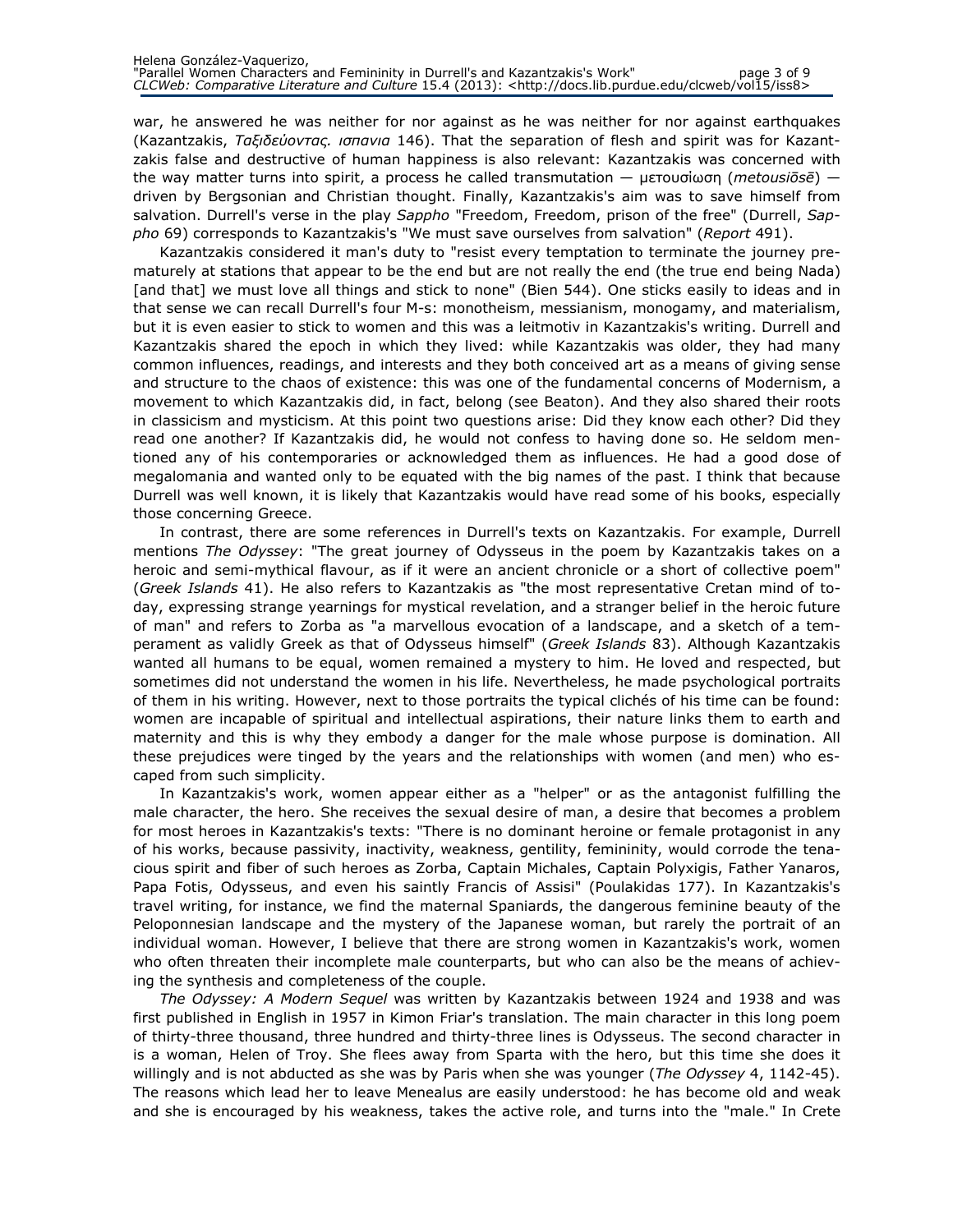she becomes Odysseus's accomplice to destroy the decadent kingdom of Idomeneus and afterwards she decides to remain there. She becomes pregnant from a blonde barbarian whose blood will mix with her classical spirit giving birth to a new race. For Odysseus she embodies spiritual love: "But he had never longed to embrace lascivious Helen, / for this seductress drew him far from carnal wars / to the high valor of the mind, the peaks of passion … beyond the raptures of love's spreading thighs, beyond the flesh's shame, its sticky, slimy kisses" (The Odyssey 3, 670-74). However, she is still the most beautiful woman and a very sensual one at that. There is, indeed, an image of lesbian love between Helen and Krino, the younger princess of Crete, and a maiden. Friar describes this as follows: "Krino has been strangely drawn by Helen's beauty; the two women kiss and caress each other in the burning sun until Idomeneus, enraged by jealousy, orders Krino to play with the fiercest bull of all, who has secretly been fed irritating and intoxicating herbs. Although she knows that she is going to her death, Krino plays acrobatically with the bull, is suddenly gored, tossed high in the air, then falls impaled on the double-ax standard of the Bull-God" (785). This androgynous  $-$  and unfortunate  $-$  maiden called Krino (i.e., Lily) is actually a Knossian princess who plays with the bull can only be the "Princess of the Lilies" from the famous palace fresco. This use of the archaeological site as something more than a scenario is an example of a pattern found in Kazantzakis's epic.

Helen is depicted as an intelligent, strong, and independent woman who is attracted to other women. Durrell describes several homosexual pairs in his novels and they are all failed relationships, just as this one is. Clea is one of those women with lesbian inclinations, while Justine and Livia are both androgynous figures like Krino (see Nichols 71, 83). Clea is also a distant woman of overwhelming beauty and a friend and confessor to men like Darley, just as Helen is to Odysseus. And like Justine, the friendship with her "seemed so much more dangerous than a love founded in sexual attraction" (Durrell, The Alexandria 28). Next to Krino we find her sister Phida (Serpent), who was Krino's mate in an early work by Kazantzakis, Serpent and Lily. Phida is "the eldest daughter of the king, who hates her father's decadent realm and plans an uprising with the slaves and her group of dedicated women, the Rebels" (Friar 784). She is, no doubt, a strong woman, a fighter. A similar feminine character is in *The Odyssey*: the revolutionary Rala in Egypt, a young Jewess resembling Rahel Lipstein, a friend (and lover) of Kazantzakis whom he met in Vienna in the 1920s and by whose communism appealed to Kazantzakis. If change is going to happen, Kazantzakis seems to tell us, it will be women who force it. This appears in Durrell's work, too: "male lovers most often must be seduced into action by the Justines and Livias around them" (Nichols 54). Thus I posit that Kazantzakis's fictional women are not as secondary as it may first seem and that in characters like Helen, Krino, Phida, or Rala we have a tribute to the real women whom he loved and admired. Opposed to Krino and Phida there is a third sister, the princess Diktena. When Odysseus and his crew first reach the palace they "find it being decked with lilies and palms by the Serpent Sisters, priestesses of Mother Earth. Amid leopards and her three Negro lovers, Diktena appears for a moment, the second daughter of the king, the priestess of the holy harlots" (Friar 784).

Diktena acts as a new Ariadne in the poem: her name comes from Mount Dikte in Crete and it means "net." A net is made of thread, like that of Ariadne and is a trap used to fish and haunt. Animals are haunted and men too. Like the mythical character, she will lead the hero to the mystery of the island, to the centre of a fertility ritual, and she will help him kill the beast inside (in this case her own father, Idomeneus). She will leave her native land with him and, like Ariadne, she will soon be abandoned while she sleeps (see González-Vaquerizo

<http://www.ucm.es/info/amaltea/revista/num1/gvaquerizo.pdf>). In contrast to her mythical predecessor, Diktena assumes an active role in seducing the foreigner and does not regret the situation. Left in an Egyptian harbour, she wakes up and watching the many strong sailors around her, she smiles. She is abandoned by her lover, but she does not care. After her lover made love to her, he leaves her "For the strong sex and the love relationship are perfect freedom" (Nichols 57). Further, there are several parallels for Diktena among Durrell's women. She is the harlot and thus resembles Melissa, although the latter has a more likely parallel in Mary Magdalene, while the former is a seductress, a mystery, and in that sense closer to Justine: "Like Ariadne, Justine teaches Darley how to navigate the labyrinth which is Alexandria. In return she is abandoned by him"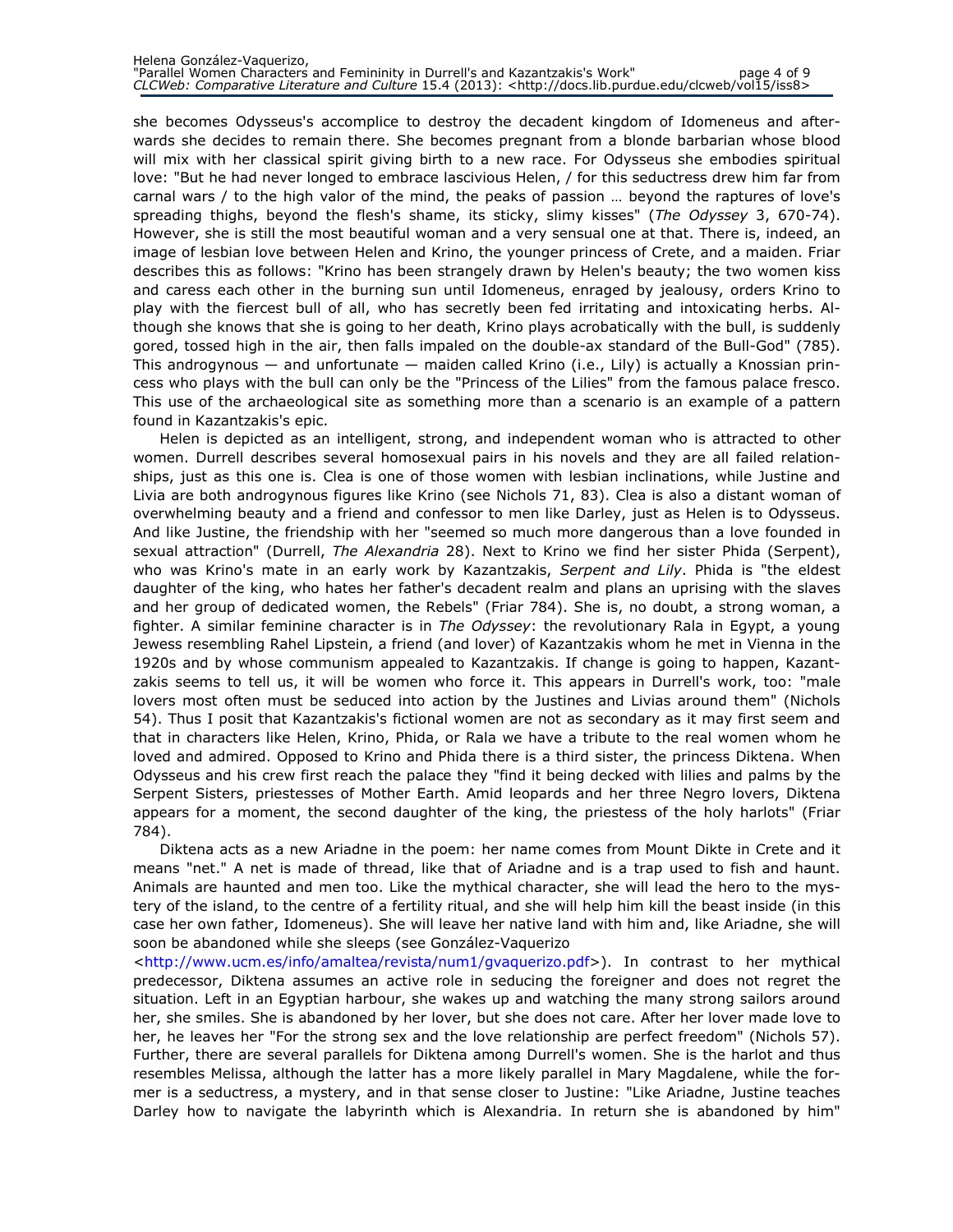(Nichols 74). As a controlling agent in her relationship with Odysseus, Diktena is parallel both to Justine and Livia "who use their men and leave them. They seem to have no commitment to anything but their own pleasure" (Nichols 77). Like Livia, she is irresistible to men, but she is "an emotional and sexual psychic dead end as well. They must leave her and go on" (Nichols 84). There are, therefore, several kinds of women in The Odyssey: domestic (Penelope), sensual (Calypso), Free (Helen), given to a cause (Rala, Phida), sacred prostitute (Diktena), and sacred virgin (Krino) (see Holliday). The women in the novels of Kazantzakis respond to similar characters as those seen on his epic.

Kazantzakis wrote that "Zorba taught me to love life and not fear death" (Report 6). Zorba embodies the healthy pagan world: life, joy, carnality and he is life without guilt, pure nature. The protagonist — the "boss," a half-English half-Greek writer — is a spectator fearful of life and women. While Zorba will have an affair with Madame Hortanse which gives sense to the last days of her life, the writer will, after much hesitation, sleep with a beautiful widow of the town. Sex with Hortanse is an act of generosity from Zorba, which the boss is incapable of achieving with the widow. They cry, laugh, and pretend to love each other and she dies next to him. The writer in Durrell's novel is like the abstract philosopher who "cannot understand the sympathy of flesh. It is a lesson that Durrell's women, finally, do not allow their men to forget" (Nichols 42). This reminds us of the wise advice that an old Muslim gives Zorba: "If a woman sleeps alone it puts a shame on all men. God has a very big heart, but there is one sin He will not forgive. If a woman calls a man to her bed and he will not go" (110).

Freedom or Death is probably the most interesting novel for gender questions that Kazantzakis has written. In her article entitled "Gender and Modernity in the Work of Hesse and Kazantzakis" Evi Petropoulou argues that in Kazantzakis's novels, as a norm, women succumb to the will of man. But the articulation of concrete female identity such as in the character of Eminé in Freedom or Death fails to conform to this norm: "Eminé dominates by succumbing to man's will, but without casting off her femininity. She is the absolute female by "being" a man (like Justine). She possesses male qualities and immoral thought — that is, immoral in the context of the mores in place — which are manifest in her sexual desires and practices … Because she assumes a subject position … she desires the man, whom she chooses and who henceforth becomes the object. Once he falls into her construction of love, he becomes undesirable for her" (Petropoulou

<http://dx.doi.org/10.7771/1481-4374.1065>). I argue that he becomes incomplete. Her husband Nouri-Bey, for instance, gets seriously injured in his genitals in his duel with Manousakas. The same loss of masculinity is seen in some of Durrell's male characters: Blandford is metaphorically castrated by Constance (The Avignon 169-70) and Julian, in The Revolt, also becomes impotent. In Kazantzakis's novel Eminé chooses to be baptized with the Christian name Helen. Far from coincidence, her name speaks of the kind of woman who defends her own identity by sexual selfassertion.

In Kazantzakis's The Last Temptation of Christ we read that "We are not men, to have need of another, an eternal life; we are women, and for us one moment with the man we love is everlasting Paradise, one moment far from the man we love is everlasting hell. It is here on earth that we women love our eternity" (353). The woman talking is Mary Magdalene, a prostitute. Like Melissa, she has the compassion and readiness to sacrifice which incomplete males around them need and like Mary Magdalene she also assumes solitude. A prostitute possess the gift of "charity," she gives herself profoundly, while the men in her life can only take from her and this makes her a superior to him for "She has something to give … She is the productive one" (Nichols 64-65). She demands nothing from the insecure men around her. In Mary Magdalene's case the incomplete man, however heretic this may sound, is Jesus. The "incomplete male" seems to be a recurrent character in both writers. Durrell's fictional women are stronger than males and the writers and alter egos of the author are willing to learn from and to love women regardless of whether this makes them dependent on them. In contrast, Kazantzakis's women characters, when they are stronger than men, weaken them, feminize them and get masculinized in turn. Men do not realize how much they can learn from women and so fight against them. But this proves to be a mistake for both women and men lose in this battle. The typical male is "a man profoundly insecure, bound to the past, ignorant of the value of other human beings, truly incapable of independent action, and equally unable to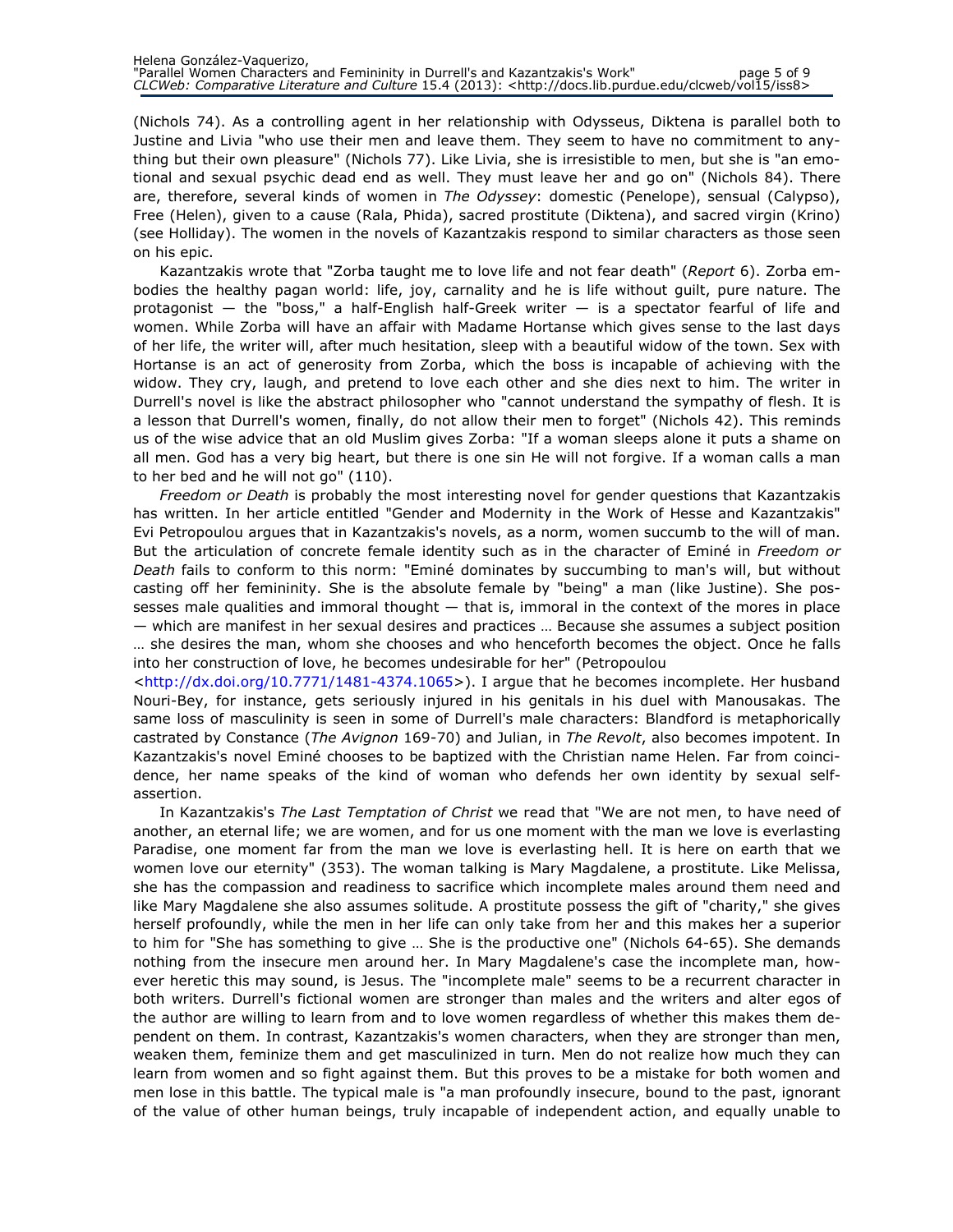assert a humane, personal value system independent of the bias and prejudices of his culture" (Nichols 101). This may be said of Julian, but also describes a typical Kazantzakian hero such as Captain Michalis.

Following my above argumentation, it is clear that the role of the individual women in Kazantzakis's fiction is not that of subordination as has been usually argued (see, e.g., Alexiou; Armeni, Iatropoulou-Theocharidou, Nikitopoulou; Poulakidas; Rosenthal-Kamarinea; Stamatios). While Kazantzakis is a misogynist when it comes to the women, he is also a misanthropist when it comes to humankind as a whole. While Kazantzakis's individual women are narrated as lovers, wives, or mothers, according to their relation or function to men they can be considered as domestic, sensual, free, given to a cause, sacred prostitutes or sacred virgins. Most of these functions can also be found in Durrell's novels, but here I pay attention to the nurturing female, the woman as a goddess and the sacred prostitute since the special relationship that women maintain with nature in both authors is remarkable.

In The Odyssey Diktena represents the Great Mother of Cretan religion, Mother Earth. She is a personification of the Hunter, the Mycenaean-Minoan πότνια θερΩν (potnia therōn). Together with her two sisters, Phida and Krino, she embodies the various attributes of the pagan deity. She has many lovers, like Justine "But" as Clea would say "to call her nymphomaniac… takes away all her mythical substance. Like all amoral people, she verges on the Goddess" (Durrell, The Alexandria 77). Also Benedicta in The Revolt of Aphrodite is a nurturing mother and mothers are the most enduring women in Durrell's imagination and fiction (Nichols 121-25). For woman, fecundity is, no doubt, her mystery and her power. With regards to Kazantzakis, we have seen Helen's case in The Odyssey. If the female body is sacred as it is in pagan thought, "Any denial of the body and its needs is a profoundly false virtue" (Nichols 112). Indeed, Christian principles are contrary to life. Thus Durrell's women live beyond them. In Kazantzakis's work every woman who tries to escape from her nature (and thus from life) fails, like the widow in Zorba, while the women who accept the carnality of their spirits succeed like Helen, Diktena, and even Mary Magdalene. As for Eminé, who behaves as a man, is a failed woman, just like Justine. Durrell's women are free and free men. What is more, they free men from the "awful, life-denying, pseudo-ascetic world of Christian false virtue and spiritual goodness" (Nichols 47) and Kazantzakis's women become independent beings by assuming one of their functions in regard to men: prostitutes, wives, saints, etc.

All of Durrell's women are faces of the same ancestral Goddess. Melissa, for instance "resembled one of those ancient goddesses in that her attributes proliferated though her life" (The Alexandria 136). They all represent a mystery and the mystery is that of their fecundity. Kazantzakis acknowledged women fertile role and believed in the power of imagination to create the world, but Durrell went further to narrate that women are the creative essence. Biography is always needed to understand the human being and this is even more the case when it comes to writers like Kazantzakis and Durrell. We would never imagine their real life relationship with women only by reading their novels. So, biography in this case is a means of explaining the art work. As Richard Pine claims "Durrell's writing was aligned in such a curious way with his affective life" (55). In fact, neither authors' biographies match their work and there is a kind of chiasmus between life and work in the two writers' novels: Kazantzakis treated his women kindly in life and badly in his work and Durrell, who may have abused and may have had an incestuous relationship with his sister elevated them in his work (Nichols 9). Durrell's fictional women are great creatures and the stronger gender. But women in everyday life were often mistreated by him. It is said that "Durrell drank heavily a good part of his life, and it is incontestable that he could be intensely psychologically cruel and brutal to those around him" (Nichols 19). In contrast, Kazantzakis was extremely tender to others and harsh only to himself. He first conceived women as weak and docile, just the way the women in his family might have been.

While Durrell did not think of his wife Nancy as an intellectual equal, Kazantzakis encouraged both of his wives, Galatea and Eleni, to write. He did not consider women to be intellectual inferiors. It was a young girl, for instance, who first introduced him to Nietzsche's philosophy. As for Durrell, "Justine was a walking abstract of the writers and the thinkers whom she had loved and admired — but what clever woman is more?" (The Alexandria 164). However, Kazantzakis faced women as a challenge to his aims: "In the most critical spiritual moments there was a woman be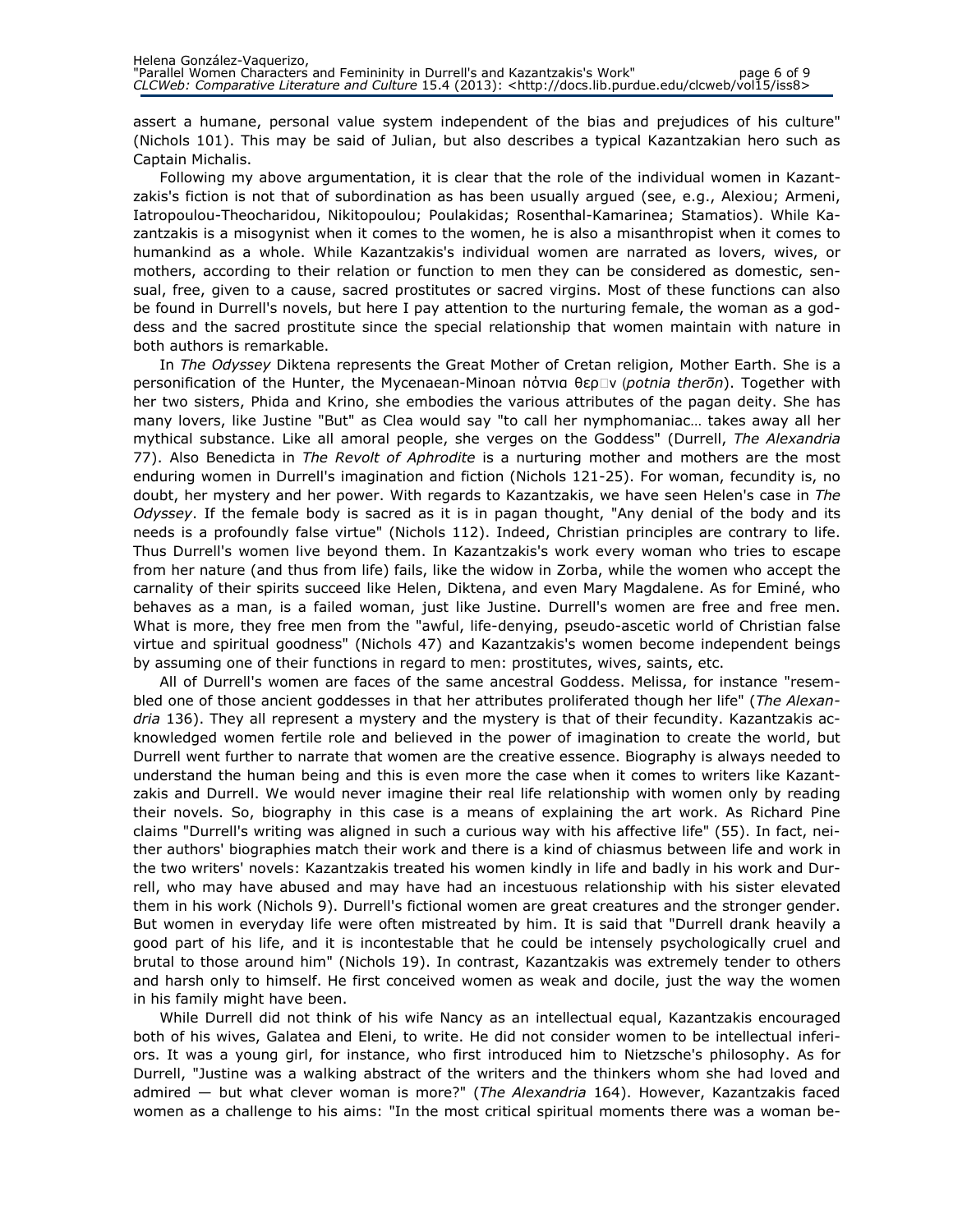side me (Gandria, Berlin). Maybe because my spiritual crisis explodes? in contact with women. And she is the same eternal woman with her ephemeral individual masks, with different names, races" (Prevelakis 13). They both had many lovers, they both married more than once and used to change relationships with women quickly. After the breakup of his marriage with Nancy, Durrell started a new relationship with Eve immediately after the break-up. And after Eve and although Henry Miller suggested that he should not find another mate "in too much a hurry" (Nichols 20), he fell in love with Claude-Marie. Ten years later he married the younger Ghislaine and later he met and married Françoise.

Kazantzakis also used to find and start relationships with women in quick succession: his bohemian wife Galatea Alexiou, the young and revolutionary Austrian Rahel Lipstein together with her group of radical friends, the Greek philosopher Elli Lambridi ("Mudita"), a well cultured German girl, Elsa Lange, the "mermaids" Varvara Nikolaevna Tamankiev and Frieda, and his lifelong companion Eleni Samiou. Galatea had the name of the artist muse and she was beautiful, intelligent, and independent. She wore pants, smoked, had several relationships with men, and wrote novels. After they married in the church of the Saint Konstantinos they moved to live in Athens. The Bohemian life which Durrell had with Nancy corresponds to Kazantzakis life with Galatea. Money was tight for both couples. Nichols informs us that "the relationship between himself and his well-bred artistic woman (Nancy) deteriorated further (when they came to Paris and its brothels) … and Durrell did not help the situation" (16). The same attitude is seen in Galatea and Nikos as he does not try to hide that he is seeing other women and when he meets Eleni it becomes clear that Galatea belongs to the past. Kazantzakis's relationship with Eleni is different for she accepts and loves the other women in his life and they did not get married until 1945, nineteen years after they started their relationship and did so just in order to get a visa to go to the U.S.A.

In their life and work both writers seem to be attracted to stronger women who are able to take care of them. The last days and months of his life, Durrell was completely dependent on his last wife Françoise, a woman who was "intelligent, young, aggressive, sexual, and determined" (Nichols 24). He loved her and he was dominated by her. Their relationship resembles that of Kazantzakis's with her first wife Galatea. He would write her letters from Vienna acknowledging his incapacity to make her happy. Those letters, as Peter Hartocollis suggests "convey the impression of a man who is greatly dependent on his wife. He not only describes himself as lost without her, helpless and unhappy, thinking about her and pleading her to come and join him, but he constantly asks her to do things for him, to transact his business with editors and bankers, to find and send him money, clothes or household items. Indeed, most of the letters read like a list of wishes a child gives to his mother when she goes at shopping" (207-08). However, a significant difference between Kazantzakis and Durrell is that Kazantzakis (like many of his heroes) felt threatened by women while Durrell did not. Barbara Nikolaevna Tamankiev, for instance, was the type of the Siren woman, a temptress. She was beautiful and she offered Kazantzakis while he worked for the Greek government in repatriating Greeks from the Caucasian region to leave everything and run away with her. He rejected in a gesture that was to be repeated by many of his heroes. The Siren would remain mysterious and ephemeral, forever lost, forever his (Kazantzakis, Helen 95).

Another temptation which Durrell would not have rejected occurred in Vienna. After an evening encounter with a young woman in the darkness of a movie theatre, Kazantzakis became infected of a strange sickness which provoked a facial swelling. Dr. Wilhelm Stekel (a disciple of Jung) told him he suffered from what was once called "the ascetic's disease" (Hartocollis 207). Such anecdotes show the deep religious contradictions lived by Kazantzakis. Nevertheless, women were not always a threat to him. There is in this sense a revealing testimony from Kazantzakis concerning women in his life and especially the last one, Eleni: it is in the epilogue of the Report to Greco where he wrote that "I was fortunate in chancing to meet extraordinary women along my route. No man ever did me so much good or aided my struggle so greatly as these women –and one above all, the last … We had good wives, yours was named Jeronima, mine Helen. … But we did not allow women, even the dearest, to lead us astray. We did not follow their flower-strewn road, we took them with us. No, we did not take them, these dauntless companions followed our ascents of their own free will" (476).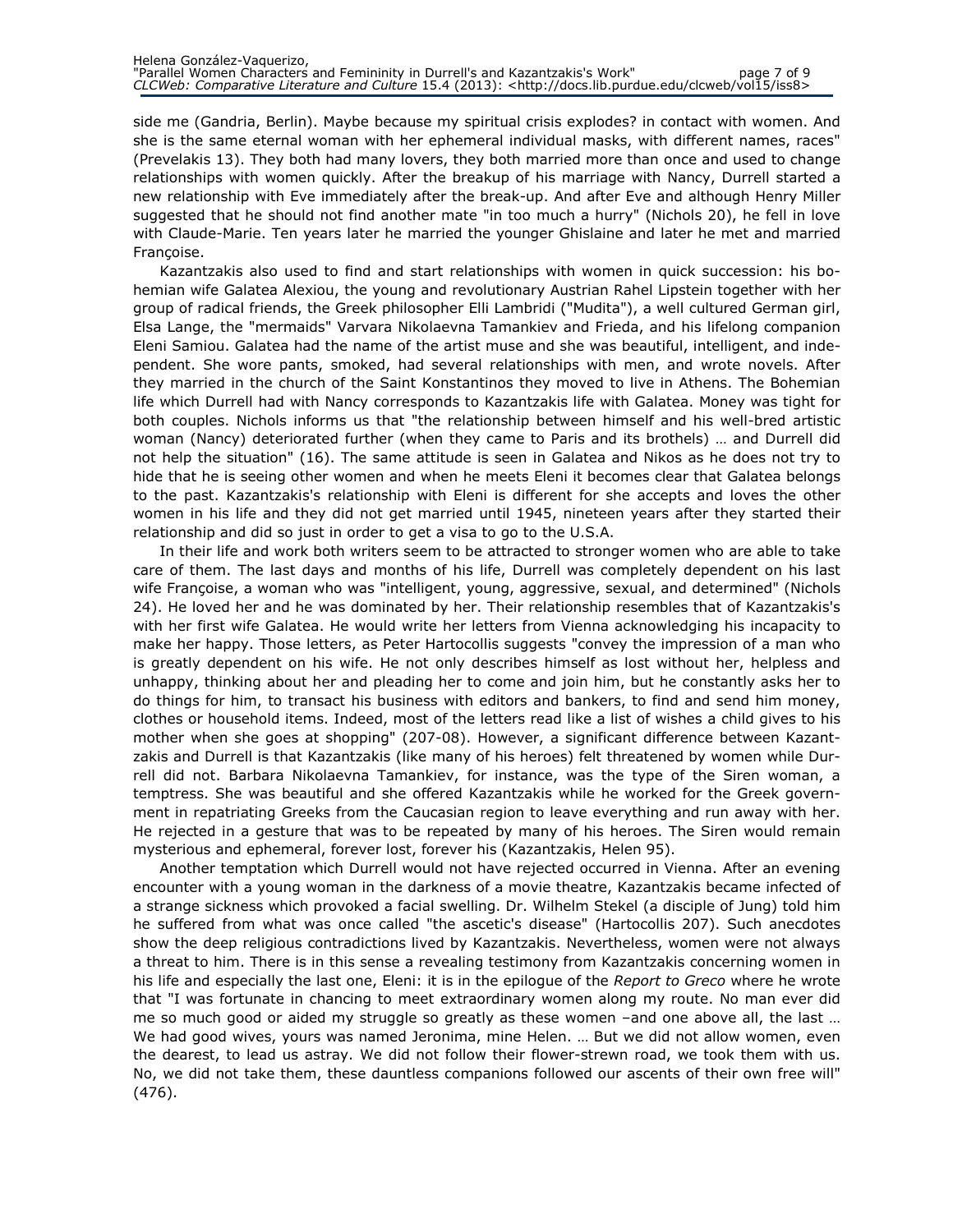In conclusion, for Durrell as for Kazantzakis male-female relationships are complicated, but gender needs each other in order to complete themselves. Man gives security to woman only when he has been fulfilled, in turn, by her. In order to become the means to man's freedom, his guide in life and his channel of wisdom she also has to be freed. Durrell therefore demands a stronger woman, a less dominant man and, as such, a new kind of couple. Kazantzakis finds deep-seated differences between men and women. The male, in accordance with his nature, searches for the open spaces of his spiritual mind. The female, on the other hand, obeys a chthonian strength that links her to the animal roots of the human being. Nevertheless, these opposite forces are equally essential to life and thus the ideal couple in Durrell corresponds with the ideal synthesis of the male and female in Kazantzakis. Durrell's relationships with women were troubled and even despotic, yet in his novels women represent the means to a man's completion. Kazantzakis was a dear friend and lover to many intelligent women, but in his work women often embody an obstacle to the proposals of their male counterparts. Durrell believed that a new biological relationship  $-$  i.e., man becoming more feminine and vice versa — could lead to a different sort of society. Kazantzakis remained a step behind aware of the incompleteness of the male and female and their needs searching for the synthesis. In sum, a comparative approach to Durrell and Kazantzakis both with regard to their biographies and their novels can change our stereotypes concerning gender identity and the role of women in both author's work and life showing unexpected parallels between their women characters.

Note: Research for the above article was funded by the Ministerio de Ciencia e Innovación (Spain) within the research project Marginalia: En los márgenes de la tradición clásica (FFI2011-27645). Above article's ORCID ID is 0000-0002-2811-4750.

#### Works Cited

Alexiou, Elli (Αλεξίου, Έλλη). Για να γίνει μεγάλος (Το Become Great). Athina: Dorikos, 1966.

- Armeni, Amalia, Marianna Iatropoulou-Theocharidou, and Katerina Nikitopoulou. Η γυναίκα στη ζωή και στο έργο του Γκέτε και του Καζαντζάκη (Woman in Goethe's and Kazantzakis Life and Work). Athina: Phōtopláno, 1987.
- Beaton, Roderick. Ο Καζαντζάκης μοντερνιστής και μεταμοντέρνος (Kazantzakis: Modernist and Postmodernist). Athina: Kastaniotis-Panepistimio Kritis, 2009.
- Bien, Peter. Kazantzakis: Politics of the Spirit. Princeton: Princeton UP, 2007.
- Durrell, Lawrence. Sappho. London: Faber & Faber, 1969.
- Durrell, Lawrence. The Alexandria Quartet. London: Faber and Faber, 1968.
- Durrell, Lawrence. The Avignon Quintet. London: Faber and Faber, 1992.
- Durrell, Lawrence. The Greek Islands. London: Faber and Faber, 1978.
- Durrell, Lawrence. The Revolt of Aphrodite. London: Faber and Faber, 1974.
- Friar, Kimon. "Translation, Introduction, Synopsis and Notes." The Odyssey: A Modern Sequel. By Nikos Kazantzakis. New York: Simon and Schuster, 1958. i-xxxviii, 777-820.
- Gifford, James. "Reading Orientalism and the Crisis of Epistemology in the Novels of Lawrence Durrell." CLCWeb: Comparative Literature and Culture 1.2 (1999): <http://dx.doi.org/10.7771/1481-4374.1036>.
- González-Vaquerizo, Helena. "El laberinto cretense en la Odisea de Nikos Kazantzakis" ("Cretan Labyrinth in Nikos Kazantzakis's Odyssey"). Amaltea: Revista de Mitocrítica 1 (2009):

<http://www.ucm.es/info/amaltea/revista/num1/gvaquerizo.pdf>.

- Hartocollis, Peter. "Mysticism and Violence: The Case of Nikos Kazantzakis." International Journal of Psycho-Analysis 55 (1973): 205-10.
- Holliday, Vivian. "The Feminine Melody in Kazantzakis's Odyssey." Neo-Hellenika 3 (1978): 56-67.
- Kazantzakis, Helen [Eleni]. Nikos Kazantzakis: A Biography Based on His Letters. Trans. Amy Mims. New York: Simon and Schuster, 1968.
- Kazantzakis, Galatea (Καζαντζάκης, Γαλάτεια). Άνθρωποι και υπεράνθρωποι (Men and Overmen). Athina: Kastaniotis, 2007.
- Kazantzakis, Nikos. Freedom or Death. Trans. Jonathan Griffin. New York: Simon and Schuster, 1954.
- Kazantzakis, Nikos. Report to Greco. Trans. Peter Bien. New York: Simon and Schuster, 1965.
- Kazantzakis, Nikos. Serpent and Lily: A Novella, with a Manifesto: The Sickness of the Age. Trans. Theodora Vasils. Berkeley: U of California, 1980.
- Kazantzakis, Nikos. The Last Temptation of Christ. Trans. Peter Bien. New York: Simon and Schuster, 1988.
- Kazantzakis, Nikos. The Odyssey: A Modern Sequel. Trans. Kimon Friar. New York: Simon and Schuster, 1954.
- Kazantzakis, Nikos (Καζαντζάκης, Νίκος). Ταξιδεύοντας. Ισπανία (Travelling: Spain). Athina: E. Kazantzakis, 2005. Kazantzakis, Nikos. Zorba the Greek. Trans. Carl Wildman. London: Faber and Faber, 1961.
- Nichols, James. The Stronger Sex. Madison-Teaneck: Farleigh Dickinson UP, 2011.
- Petropoulou, Evi. "Gender and Modernity in the Work of Hesse and Kazantzakis." CLCWeb: Comparative Literature and Culture 2.1 (2000): <http://dx.doi.org/10.7771/1481-4374.1065>.
- Pine, Richard. Lawrence Durrell: The Mindscape. New York: St. Martin's P, 1994.